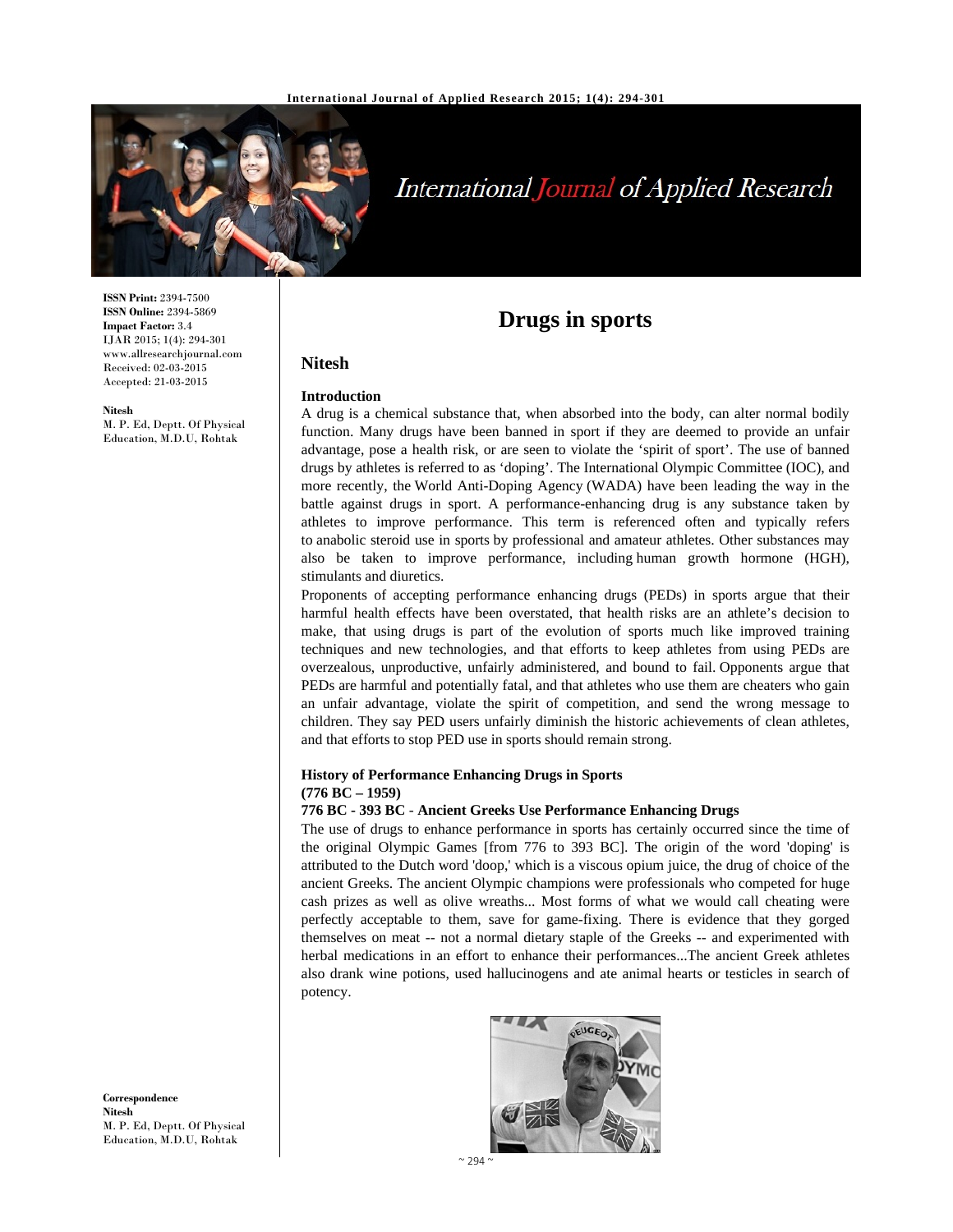## **Late 19th Century** - **French Cyclists and Lacrosse Players Drink Wine and Coca Leaves to Fight Fatigue and Hunger**

The modern applications [of drug use in sports] began in the late nineteenth century, with preparations made from the coca leaf -- the source of cocaine and related alkaloids. Vin Mariani, a widely used mixture of coca leaf extract and wine, was even called 'the wine for athletes.' It was used by French cyclists and... by a champion lacrosse team. Coca and cocaine were popular because they staved off the sense of fatigue and hunger brought on by prolonged exertion.

## **1904-1920** - **Performance Enhancing Drugs Used in the Modern Olympic Games**

In 1904 Olympics marathon runner, Thomas Hicks, was using a mixture of brandy and strychnine [a stimulant that is fatal in high doses] and nearly died. Mixtures of strychnine, heroin, cocaine, and caffeine were used widely by athletes and each coach or team developed its own unique secret formulae. This was common practice until heroin and cocaine became available only by prescription in the 1920s.

#### **1928** - **First Rule Against Doping in Sports**

The International Association of Athletics Federation (IAAF), the governing body for the sport of track and field, becomes the first international sporting federation to prohibit doping by athletes. "International Association of Athletics Federation (IAAF).

#### **1940-1945** - **Nazis Test Steroids on Prisoners and Hitler**

According to anecdotal accounts, the Nazis test anabolic steroids on prisoners, Gestapos and Hitler himself [between 1940 and 1945]. Testosterone and its analogs are used by German soldiers to promote aggressiveness and physical strength. Retrospectively, according to his physician, Hitler's mental state toward the end of his life exhibits characteristics that some scientists associate with heavy steroid use: mania, acute paranoid psychoses, overly aggressive and violent behavior, depression and suicidal ideologies.



#### **(1960-1989)**

## **Aug. 26, 1960** - **First Athlete to Die in Olympic Competition Due to Doping**

Danish cyclist, Knut Jensen, dies on Aug. 26, 1960 at the Summer Olympics in Rome during the 100km team time trial race. His collapse, which fractured his skull, is initially thought to be caused by the high temperatures that day. His autopsy, however, reveals traces of an amphetamine called

Ronicol. Jensen is the second athlete ever to die during Olympic competition (the first was a marathon runner in 1912 that died from heat exhaustion).

## **1967** - **International Olympic Commitee (IOC) Establishes Medical Commission to Fight Doping**

Partly in reaction to Tommy Simpson's death, the International Olympic Committee (IOC) establishes the Medical Commission to fight against doping in sports. The Commission is given three guiding principles: protection of the health of athletes, respect for medical and sport ethics, and equality for all competing athletes.

#### **Feb. 1968** - **First Drug Testing at Olympic Games**

The IOC instituted its first compulsory doping controls at the Winter Olympic Games in Grenoble, France in 1968 and again at the Summer Olympic Games in Mexico City in the same year. At that time the list of banned substances issued in 1967 included narcotic analgesics and stimulants, which comprised sympathomimetic amines, psychomotor stimulants and miscellaneous central nervous system stimulants [including alcohol]. Although it was suspected that androgenic anabolic steroids were being used at this time, testing methods were insufficiently developed to warrant the inclusion of anabolic steroids in the list of banned substances.

## **May 4, 1968** - **First Horse Disqualified from Kentucky Derby for Banned Substance**

Dancer's Image became the only winner in the Kentucky Derby's 134-year history to be disqualified for using a banned substance when traces of phenylbutazone, a nonsteroidal anti-inflammatory drug (NSAID), were found in his urine sample after the race. Phenylbutazone was made legal at the Kentucky Derby by a judge's ruling in 1971.



## **Oct. 1968** - **First Olympic Athlete Disqualified for Doping Violation**

Hans-Gunnar Liljenwall, a member of the Swedish modern pentathlon team, was stripped of his bronze medal at the Mexico City Olympics when he tested positive for excessive alcohol. Liljenwall said he had two beers to calm his nerves during the pistol shooting part of the pentathlon. He became the first athlete ever disqualified from the Olympic Games for doping, and the whole Swedish team was forced to return their medals as well. At the same Olympics, 14 other athletes tested positive for tranquilizers which were not banned at the time.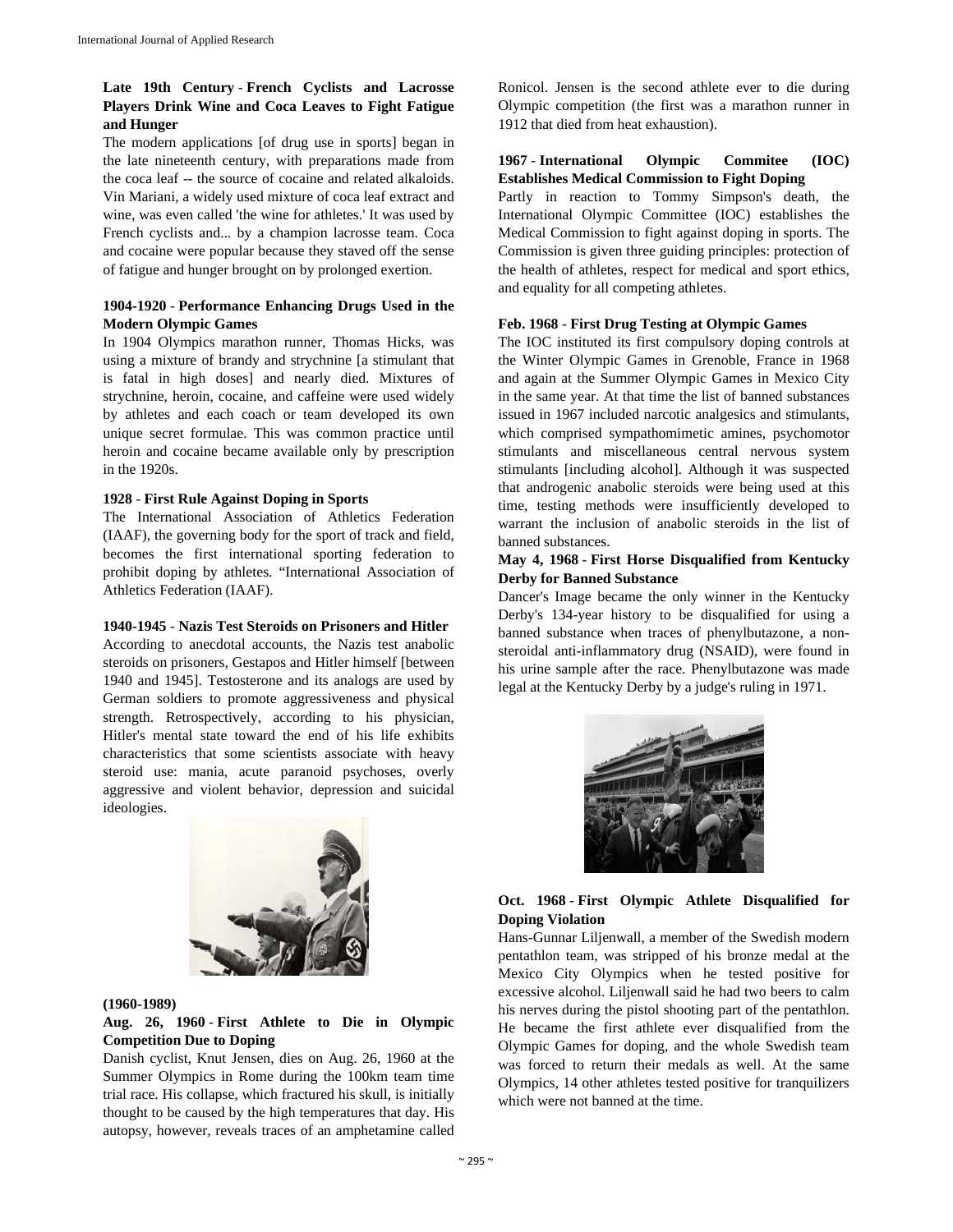## **1972** - **First Full-Scale Drug Testing of Olympic Athletes for Narcotics and Stimulants**

"When [drug] testing took place at the Games of 1968 it was of a limited nature. The IOC itself was clear about the limits of its responsibility on doping control.

The first full-scale testing of Olympic athletes occurred at the 1972 Summer Olympic in Munich, Germany. Tests were limited to narcotic analgesics and to the three classes of stimulants; however, testing was much more comprehensive with 2079 samples being analyzed. Seven athletes were disqualified.

## **1975** - **Anabolic Steroids Added to IOC's Banned Substances List**

Anabolic steroids are added to the IOC's list of banned substances because a test that is considered to be reliable is developed.

## **1976** - **Steroid Testing Conducted for the First Time at the Montreal Olympics**

#### **Sep. 27, 1988** - **Ben Johnson Stripped of Gold Medal after Positive Drug Test**

Ben Johnson, a Canadian sprinter, is stripped of his gold medal at the 1988 Olympic Games in Seoul, Korea after testing positive for stanozolol, an anabolic steroid. Johnson claims that his herbal drink was spiked, but officials decline his explanation and suspend him from competition for two years. International Olympic Committee officials send the Canadian home from the competition in disgrace. Johnson is later banned for life after a second positive test in 1993.



#### **(1990-1999)**

#### **Oct. 5, 1990** - **Congress Passes Anabolic Steroids Control Act**

Congress toughens its stance with the Anabolic Steroids Control Act, which places steroids in the same legal class as amphetamines, methamphetamines, opium and morphine."

**May 14, 1992** - **Former NFL Player Dies of Brain Cancer after Using Steroids and HGH for Two Decades** "NFL defensive end Lyle Alzado dies of brain cancer on May 14. The 43-year-old two-time All-Pro believed his disease was the result of more than two decades of steroid and HGH use (which, at its peak, cost him as much as \$30,000 a year). Scientific research has yet to demonstrate a link between steroids or HGH and brain cancer.



#### **Dec. 15, 1994** - **First British Female to Test Positive for PEDs Receives Four Year Ban**

Commonwealth Games champion runner, Diane Modahl, becomes the first British female athlete to test positive for performance enhancing drugs. She is banned from competition for four years in a ruling by the British Athletic Foundation (BAF) on Dec. 15, 1994. Modahl claims that the Lisbon laboratory stored her urine sample improperly. One year later, she is cleared of the charges because of the possibility that the sample was not refrigerated. However, she is cleared to return to competition until Mar. 1996. The case gains international attention because of the ruling that her samples were handled incorrectly, and because Modahl launches an unsuccessful five-year campaign for a one million pound compensation from the BAF.



## **Nov. 10, 1999** - **World Anti-Doping Agency (WADA) Is Established**

"The World Conference on Doping in Sport held in Lausanne on 2-4 February 1999 produced the Lausanne Declaration on Doping in Sport. This document provided for the creation of an independent international anti-doping agency to be fully operational for the Games of the XXVII Olympiad in Sydney in 2000. Pursuant to the terms of the Lausanne Declaration, the World Anti-Doping Agency was established on 10 November 1999 in Lausanne to promote and coordinate the fight against doping in sport internationally. WADA was set up as a foundation under the initiative of the IOC with the support and participation of intergovernmental organizations, governments, public authorities, and other public and private bodies fighting against doping in sport. The agency consists of equal representatives from the Olympic Movement and public authorities.

#### **(2000-2013)**

**Nov. 7, 2003** - **British Sprinter Dwain Chambers Banned from Olympics for Life for Positive THG Test**  British sprinter Dwain Chambers becomes the first person to test positive for the steroid THG in an out-of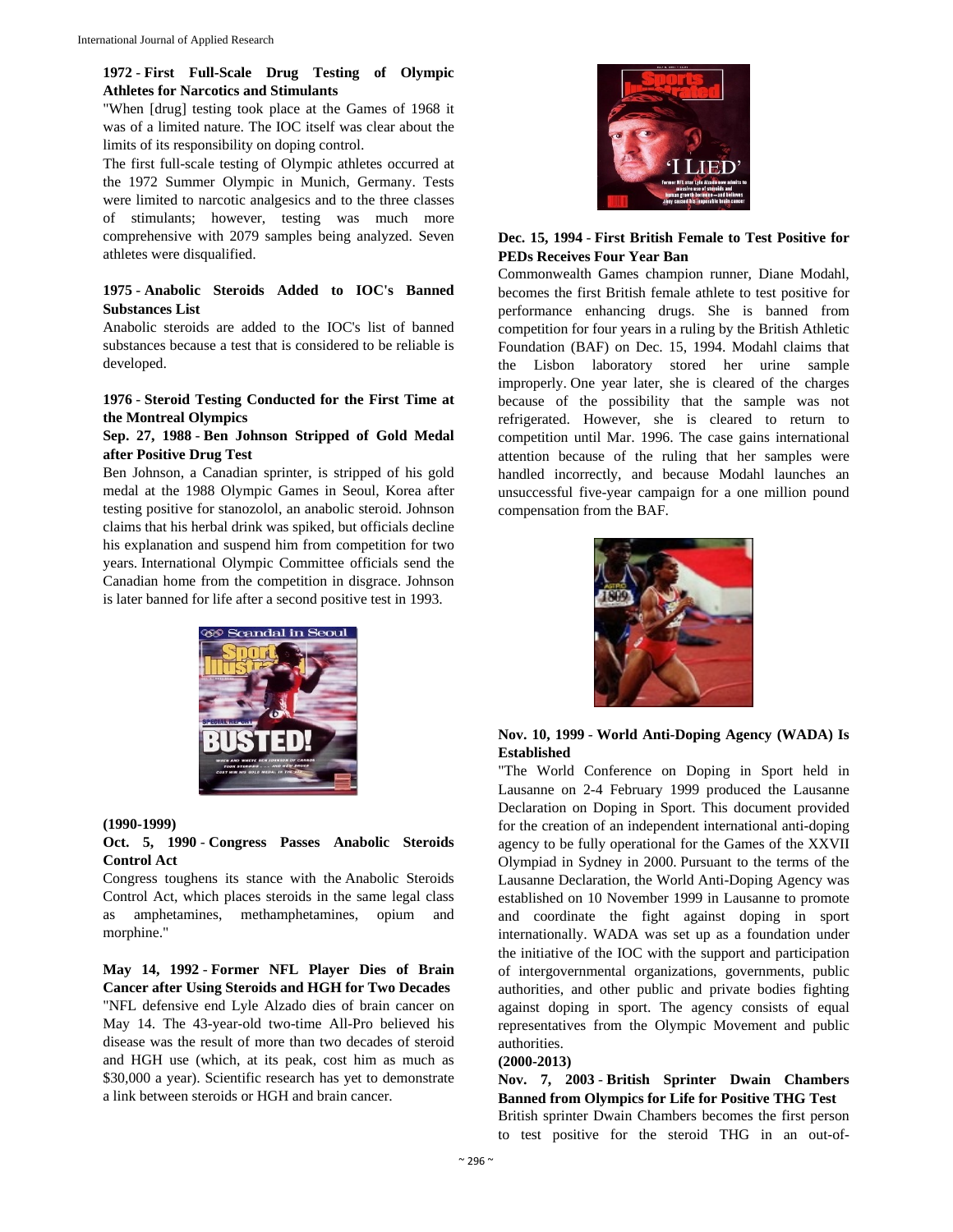competition drug test conducted on Aug. 1, 2003. On Nov. 7, 2003, he is suspended from all competition for two years and banned from the Olympics for life. Chambers and his 2002 World Championships 4x100m relay teammates must return the silver medals they won because Chambers had been taking THG around the time of the relay race. His 100 meter record of 9.87 is annulled and he has to return his prize money from 2003.



**2004** - **WADA Takes over Control of the Prohibited List 2004** - **WADA Removes Caffeine from the List of Banned Substances** 

Prior to 2004, athletes who tested positive for a level of caffeine greater than 12 micrograms per milliliter (about 8 cups of coffee) were banned from competition. WADA removes caffeine from the list of banned substances in 2004 because of research showing that caffeine exceeding the amount allowed might actually decrease performance, and to avoid undue punishment for athletes whose bodies metabolize caffeine at different rates.

## **Feb. 9, 2006** - **US Skeleton Racer Banned for Use of Hair Growth Medicine on the Eve of the Winter Olympics**

US Olympic skeleton racer Zach Lund is banned from athletic competition for one year on Feb. 9, 2006, the night before the opening ceremonies of the 2006 Winter Olympics in Torino, Italy. On Nov. 10, 2005 Lund tested positive for Finasteride, a substance in his hair growth stimulant. Finasteride was not on the list of banned substances until Jan. 1, 2005, and was removed from the list on Jan. 1, 2009. The one year ban is a reduction from the two years recommended by the World Anti-Doping Agency because the Court of Arbitration determined that "Mr. Lund bears no significant fault or negligence.



**Nov. 1, 2007** - **Tennis Player Martina Hingis Retires from Tennis after Testing Positive for Cocaine**  Martina Hingis, former world number one and five-time Grand Slam champion, announces her retirement from

tennis on Nov. 1, 2007 after learning that both the A and B samples of a urine test conducted on June 29, 2007 at Wimbledon are positive for the presence of cocaine. She is banned from competition for two years. The trace amount of cocaine metabolite in her urine is so low that she would have passed a drug test administered by the US military. Hingis claims she has never used cocaine and independently submits to a hair test that is negative for drugs. Hingis, age 27, argues that the urine samples were handled improperly but states that she has no desire to fight the doping officials or to contest the two-year ban.



**Jan. 11, 2008** - **Track Star Marion Jones Sentenced to Six Months in Prison** 

Olympic gold medalist and track and field champion Marion Jones is sentenced to six months in prison on Jan. 11, 2008 for lying to a court and deceiving federal investigators. The prison sentence comes after Jones was already stripped of her Olympic medals by the International Olympic Committee. "Gary Gaffney, MD"Sentenced to Jail: Marion Jones Will Not Be Coming Out of the (Cell) Blocks for 6 Months," Steroid Nation blog, Jan. 11, 2008"



**May 4, 2009** - **US Swimmer's Two-Year Doping Suspension Cut to One Year Due to Circumstances** 

A doping arbitration panel accepts US swimmer Jessica Hardy's claim that she accidentally ingested the banned substance that caused her to fail a drug test and get dropped from the 2008 US Olympic team one month before the Beijing Olympics. The banned substance, anabolic agent clenbuterol, was in a nutritional supplement made by one of her sponsors, AdvoCare. The panel reduces her suspension from two years to one year. Hardy may still be unable to compete in the 2012 Olympics because Rule 45 of the Olympic Charter states that any person who has been sanctioned with a suspension of more than six months for a doping violation may not participate in the next Olympic Games following the end of the suspension.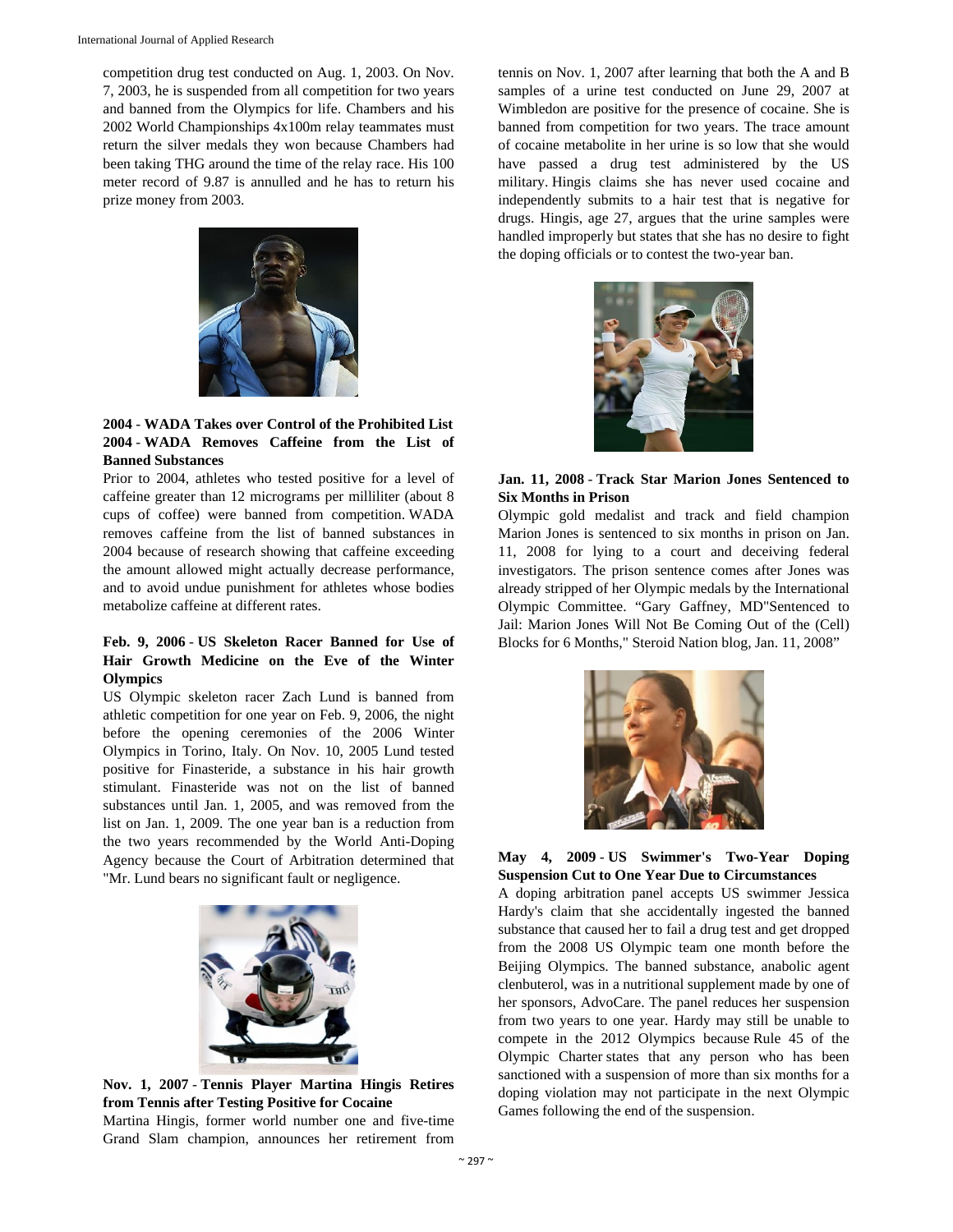

**Aug. 18, 2011** - **First Professional Athlete in the US to Test Positive for HGH Is Suspended for 50 Games** 

"Mike Jacobs, a first baseman in the Colorado Rockies organization who has played over 500 games in the major leagues, including dozens with the Mets, is the first professional baseball player to test positive for human growth hormone, a banned performance-enhancing drug. Major League Baseball announced Thursday that Jacobs, who was playing for the Class AAA Colorado Springs Sky Sox this season, has been suspended for 50 games for failing the drug test. The Rockies subsequently released him. Jacobs, 30, is the first professional athlete in the United States to test positive for H.G.H., said a spokesman for the World Anti-Doping Agency. His blood sample was sent to U.C.L.A.'s Olympic Analytical Laboratory, which is accredited by the World Anti-Doping Agency, and scientists there detected H.G.H. in it. The drug, which is believed to boost lean muscle mass and aid in recovery, is illegal to possess in the United States without a doctor's prescription.



## **Aug. 5, 2013** - **Alex Rodriguez Suspended through 2014; 12 Players Suspended 50 Games for Violating MLB Drug Policy**

"Major League Baseball's investigation into the link between the now-shuttered Biogenesis anti-aging clinic and performance-enhancing substances provided to more than a dozen players culminated in Monday's [Aug. 5, 2013] announcement that 13 players have been suspended. Yankees third baseman Alex Rodriguez topped the list on one of the most significant disciplinary days in baseball history. MLB handed down a suspension that would sideline the 38-year-old Rodriguez without pay through the end of the 2014 regular season. [If his appeal is denied and he serves out his suspension, there will still be \$61 million left on the final three years of his contract, 2015-17].

#### **Drug Tests Used in Sports**

| <b>Drug Tests in Use</b><br>(as of Dec. 22, 2008)                              | Test<br><b>Type</b> | <b>Test For</b>                   |
|--------------------------------------------------------------------------------|---------------------|-----------------------------------|
| <b>Liquid Chromatography</b>                                                   | Hair                | Multiple<br>illegal<br>substances |
| Chromatography/Mass<br>Gas<br>Spectrometry                                     | Urine               | Multiple illegal<br>substances    |
| <b>Testosterone/Epitestosterone</b><br>Ratio                                   | Urine               | Testosterone                      |
| <b>Carbon Isotope Ratio</b>                                                    | Urine               | Testosterone                      |
| Growth<br>Human<br>Hormone<br>(HGH/rHGH)                                       | <b>Blood</b>        | <b>HGH/THGH</b>                   |
| Isoelectric Erythropoietin (EPO)<br><b>Focusing</b>                            | Urine               | Erythropoietin<br>(EPO)           |
| <b>Erythropoiesis</b><br><b>Continuous</b><br><b>Receptor Activator (CERA)</b> | Blood               | <b>CERA EPO</b>                   |

| in<br><b>Tests</b><br>Drug<br>Development<br>(as of Dec. 22, 2008)       | <b>Test Type</b>   | <b>Test For</b>               |
|--------------------------------------------------------------------------|--------------------|-------------------------------|
| <b>Hydropyrolysis</b>                                                    | Urine              | <b>Steroids</b>               |
| <b>Nanotrap</b>                                                          | Urine              | <b>HGH</b>                    |
| <b>Selective</b><br>Androgen<br><b>Modulators</b><br>Receptor<br>(SARMs) | <b>Blood</b>       | Testosterone<br>masking agent |
| <b>Myostatin Inhibitor</b>                                               | <b>Blood</b>       | Gene<br>manipulation          |
| <b>Gene Doping</b>                                                       | Blood/Tissue/Urine | Gener<br>manipulation         |

#### **Top 10 Pros and Cons**

| <b>PRO Performance</b>                                                                                                                                                                                                                                                                                                                                                                                                                                                                                                                                                                                                                                                                          | <b>CON Performance Enhancing</b>                                                                                                                                                                                                                                                                                                                                                                                                                                                                                      |
|-------------------------------------------------------------------------------------------------------------------------------------------------------------------------------------------------------------------------------------------------------------------------------------------------------------------------------------------------------------------------------------------------------------------------------------------------------------------------------------------------------------------------------------------------------------------------------------------------------------------------------------------------------------------------------------------------|-----------------------------------------------------------------------------------------------------------------------------------------------------------------------------------------------------------------------------------------------------------------------------------------------------------------------------------------------------------------------------------------------------------------------------------------------------------------------------------------------------------------------|
| <b>Enhancing Drugs</b>                                                                                                                                                                                                                                                                                                                                                                                                                                                                                                                                                                                                                                                                          | <b>Drugs</b>                                                                                                                                                                                                                                                                                                                                                                                                                                                                                                          |
| 1. Health Risk                                                                                                                                                                                                                                                                                                                                                                                                                                                                                                                                                                                                                                                                                  |                                                                                                                                                                                                                                                                                                                                                                                                                                                                                                                       |
| PRO: "If each of us ought to<br>be free to assume risks that we<br>think are worth<br>taking,<br>shouldn't athletes have the<br>same freedom as anyone else?<br>In particular, if athletes prefer<br>the gains in performance<br>allegedly provided by the use<br>of steroids, along with the<br>increased risk of harm to the<br>alternative of less risk and<br>worse performance, what gives<br>anyone the right to interfere<br>with their choice? After all, if<br>we should not forbid smokers<br>from risking their health by<br>smoking, why should<br>we<br>prohibit track<br>stars<br>$\alpha$<br>weightlifters from taking risks<br>with their health in pursuit of<br>their goals?" | <b>CON:</b> "Performance enhancers.<br>like steroids and other forms of<br>doping, have a negative effect<br>on long-term health. For then<br>users of these enhancers are<br>hurting themselves in the long<br>run without on the average<br>improving their<br>short-term<br>rewards from<br>athletic<br>competition, as<br>long<br>as<br>competitors also use harmful<br>enhancers. This is the main<br>rationale for trying to ban<br>steroids and other forms of<br>doping<br>from<br>athletic<br>competitions." |
| 2. Seeking an "Unfair" Advantage                                                                                                                                                                                                                                                                                                                                                                                                                                                                                                                                                                                                                                                                |                                                                                                                                                                                                                                                                                                                                                                                                                                                                                                                       |
| <b>PRO:</b> "There is no coherent<br>argument to support the view                                                                                                                                                                                                                                                                                                                                                                                                                                                                                                                                                                                                                               | <b>CON:</b> "Remember that athletes<br>don't take these drugs to level                                                                                                                                                                                                                                                                                                                                                                                                                                                |
| that enhancing performance is                                                                                                                                                                                                                                                                                                                                                                                                                                                                                                                                                                                                                                                                   | the playing field, they do it to                                                                                                                                                                                                                                                                                                                                                                                                                                                                                      |
| unfair; if it were, we would                                                                                                                                                                                                                                                                                                                                                                                                                                                                                                                                                                                                                                                                    | advantage. And if<br>get an                                                                                                                                                                                                                                                                                                                                                                                                                                                                                           |
| ban coaching and training.                                                                                                                                                                                                                                                                                                                                                                                                                                                                                                                                                                                                                                                                      | everyone else is doing what                                                                                                                                                                                                                                                                                                                                                                                                                                                                                           |
| Competition can be unfair if                                                                                                                                                                                                                                                                                                                                                                                                                                                                                                                                                                                                                                                                    | they're doing, then instead of                                                                                                                                                                                                                                                                                                                                                                                                                                                                                        |
| there is unequal access to                                                                                                                                                                                                                                                                                                                                                                                                                                                                                                                                                                                                                                                                      | taking 10 grams or 10 cc's or                                                                                                                                                                                                                                                                                                                                                                                                                                                                                         |
| particular enhancements, but                                                                                                                                                                                                                                                                                                                                                                                                                                                                                                                                                                                                                                                                    | whatever it is, they'll take 20 or                                                                                                                                                                                                                                                                                                                                                                                                                                                                                    |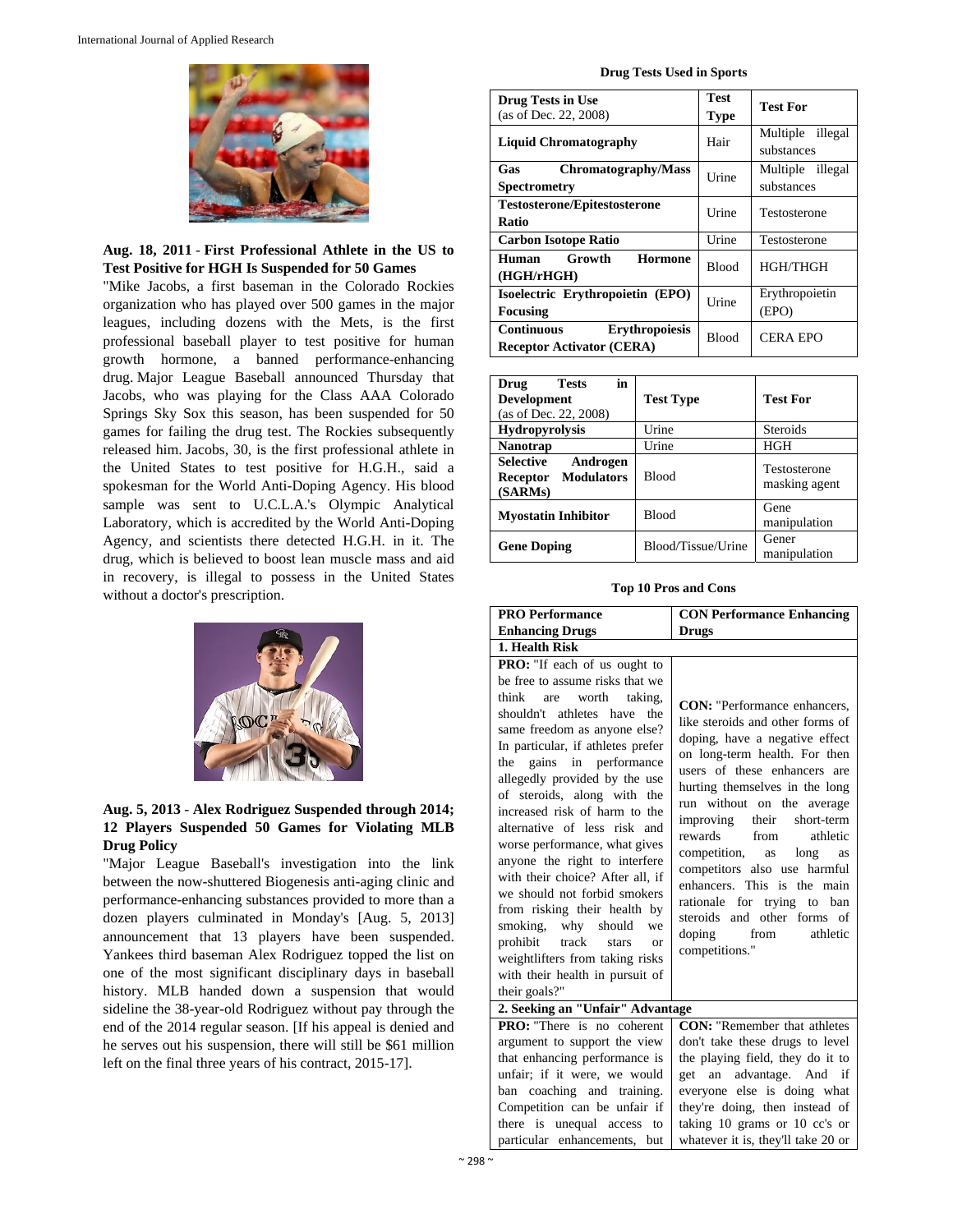|                                                                 | 30 or 40, and a vicious circle      | lead<br>those<br>interested<br>in                          |                                                                   |
|-----------------------------------------------------------------|-------------------------------------|------------------------------------------------------------|-------------------------------------------------------------------|
| equal access can be achieved<br>more<br>predictably<br>by       | simply gets bigger. The end         | maintaining sportsmanship to                               |                                                                   |
| deregulation<br>than<br>by                                      | game will be an activity that is    | forbid or severely regulate                                |                                                                   |
| prohibition."                                                   | increasingly violent, extreme,      | weight training."                                          |                                                                   |
|                                                                 |                                     |                                                            |                                                                   |
|                                                                 | and meaningless, practiced by a     | 5. Effectiveness of Drug Testing                           |                                                                   |
|                                                                 | class of chemical and or genetic    | PRO: "According to the IOC                                 | <b>CON:</b> "The detection methods                                |
|                                                                 | mutant gladiators. The use of       | <b>International</b><br>Olympic                            | are accurate and reliable. They                                   |
|                                                                 | performance-enhancing drugs is      | Committee] director general.                               | undergo rigorous validation                                       |
|                                                                 | not accidental; it is planned and   | the fact that only eight athletes                          | prior<br>to<br>being                                              |
|                                                                 | deliberate<br>with<br>the<br>sole   | of 11,000<br>Olympic<br>out                                | introduced. WADA<br>is.<br>of                                     |
|                                                                 | objective of getting an unfair      | competitors tested positive is                             | course, keenly interested in the                                  |
|                                                                 | advantage."                         | proof that 'the war on doping is                           | efficiency, as well as the                                        |
| 3. Drugs vs. Technology                                         |                                     | being won.' But the argument                               |                                                                   |
|                                                                 | CON: "When used by fully            | that the small number of                                   | effectiveness, of the global anti-                                |
|                                                                 | elite<br>athletes.<br>trained.      | athletes testing<br>positive is                            | doping system and supports                                        |
| PRO: "Sport is for enjoyment                                    | [performance-enhancing] drugs       | indicative<br>of<br>the<br>low                             | research to help enhance testing                                  |
| and competition, and usually                                    | can improve performance to a        | of<br>prevalence<br>doping<br>is                           | efficiency.<br>Working                                            |
| aims to improve; but what is                                    | much greater extent than any        | nonsense.                                                  | collaboratively with national                                     |
| difference<br>between<br>the                                    | combination of the<br>most          | The number of positive tests is                            | anti-doping agencies such as                                      |
| increasing<br>skill<br>and                                      | intensive, sophisticated,<br>and    | an extremely poor indicator of                             | the U.S. Anti-Doping Agency                                       |
| performance by training, and                                    | costly<br>non<br>pharmaceutical     | the prevalence of doping                                   | (USADA) in the sharing of                                         |
| taking drugs? If it is the use of                               | interventions known to modern       | There is general recognition                               | information has uncovered the                                     |
| personal effort rather than                                     |                                     |                                                            | designer steroid THG, and                                         |
| outside help, then what of                                      | sports science. Scientifically      | among those involved in elite                              | WADA-certified<br>laboratories                                    |
| ropes, crampons and oxygen                                      | based training regimens, special    | level sport that those testing                             | continue to keep a watchful eye                                   |
| climbing?<br>What<br>for<br>of                                  | diets,<br>and<br>complex            | positive represent only the tip                            | for previously unknown doping                                     |
| advanced training by teams of                                   | physiological<br>and                | of the iceberg. It is impossible                           | agents. The I.O.C. retains                                        |
| sports physiologists who wire                                   | biomechanical<br>measurements       | to estimate precisely how big                              | ownership of the athlete's                                        |
| athletes<br>to<br>equipment                                     | during exercise and recovery        | that iceberg is, but it is clearly                         | samples (blood and urine) for                                     |
| heart,<br>muscle,<br>monitoring                                 | cannot match the enhancing          | very large                                                 | eight years following<br>the                                      |
| brain and nerves to optimise                                    | effects of drugs Thus, drug         | Firstly, drug-using<br>athletes                            | Olympic Games. During the                                         |
|                                                                 | use in a subgroup of athletes       | often beat tests because they                              |                                                                   |
| activity; or teams of sports                                    | who -- even in the absence of       | have access to specialized                                 | ensuing eight years, if a                                         |
| psychologists improving your                                    | drugs are able to compete at an     | medical advice from sports                                 | technique is developed that                                       |
| responses and neutralising                                      | elite<br>level<br>causes<br>their   | physicians Secondly, there is                              | would enable the detection of a                                   |
| those observed in competitors?                                  | separation into<br>distinct<br>a    | evidence of collusion between                              | prohibited<br>substance<br>the                                    |
| What of dieticians tampering                                    |                                     |                                                            | stored specimen could be tested                                   |
|                                                                 |                                     |                                                            |                                                                   |
| with foods and additives -                                      | athletic population, distanced      | dope-using athletes and senior                             | for that specific substance and                                   |
| drugs by any other name - to                                    | from 'natural' humans by a          | officials. Positive tests have                             | the athlete would be held                                         |
| improve performance?                                            | margin determined by the            | 'lost'<br>been<br>at<br>several                            | accountable."                                                     |
|                                                                 | of<br>potency<br>the<br>drug        | Olympics."                                                 |                                                                   |
|                                                                 | combinations that are used."        | <b>6. Legalizing Performance Enhancing Drugs</b>           |                                                                   |
| 4. Coercion                                                     |                                     | <b>PRO:</b> "We believe that rather                        | <b>CON:</b> "There<br>several<br>are                              |
| PRO: "Why should we think                                       |                                     | drive<br>doping<br>than                                    | reasons to ban performance-                                       |
| that those who take drugs to                                    |                                     | underground, use of drugs                                  | enhancing drugs: respect for the                                  |
| remain competitive with the                                     |                                     | should be permitted under                                  | rules of sports, recognition that                                 |
| drug users are coerced into                                     | <b>CON:</b> "One athlete's decision | medical supervision.                                       | natural<br>talents<br>and<br>their                                |
| doing so? No one is forced to                                   | to use performance enhancing        | Legalisation of the use of                                 | perfection are the point of                                       |
| become a competitive athlete.                                   | drugs also exerts a powerful        | drugs in sport might even have                             | sports, and the prospect of an                                    |
| The pressures that the non-                                     | effect on the other athletes in     | some<br>advantages.<br>The                                 | race'<br>athletic<br>'arms<br>in                                  |
| drug users may well feel are                                    | the competition. As reported by     | boundary<br>between<br>the                                 | performance. The rules in each                                    |
| no different than any other                                     | Sports Illustrated, half of all     | therapeutic and ergogenic -                                | sport in effect determine which                                   |
| pressures that come with                                        | recently surveyed Olympic           | i.e., performance enhancing -                              | characteristics<br>among<br>all                                   |
| committing oneself to playing                                   | athletes admitted that they         | use of drugs is blurred at                                 | possible sources of difference                                    |
| the game at a relatively high                                   | would be willing to take a drug     | present and poses difficult                                | influence who wins and who                                        |
| level of competition. If some                                   | -- even if it would kill them       | questions for the controlling                              | loses. Rules are changed at                                       |
| athletes spend much more time                                   | eventually -- as long as it would   | bodies of antidoping practice                              | times to preserve a sport.                                        |
| in the weight room than others                                  | let them win every event they       | and for sports doctors. The                                | Basketball<br>banned                                              |
| and<br>thereby build<br>their                                   | entered five years in a row. This   | antidoping rules often lead to                             | goaltending-swatting the ball                                     |
|                                                                 | type of 'win at any cost'           | and<br>costly                                              |                                                                   |
| muscular strength to levels                                     | mentality is pervading sports at    | complicated                                                | away just as it was about to go                                   |
| significantly higher than their                                 | all levels of competition and       | administrative<br>and medical                              | into the hoop—when players                                        |
| opponents, those opponents                                      | results in athletes feeling         | follow-up to ascertain whether                             | became so tall and athletic that                                  |
| who<br>want<br>to<br>remain                                     | coerced to use substances just      | drugs taken by athletes are                                | they could stand by the basket                                    |
| competitive<br>may<br>feel                                      | to remain on par with other         | legitimate therapeutic agents                              | and prevent most shots from                                       |
| compelled to also put in more                                   | athletes."                          | illicit. Further<br><sub>or</sub><br>more,                 | having a chance to go in. Sports                                  |
| time with weights. But there is                                 |                                     | legalisation of doping, we                                 | revere<br>records<br>that<br>and                                  |
| nothing unethical or immoral<br>about the situation that should |                                     | believe, would encourage<br>more sensible, informed use of | historical comparisons (think of<br>baseball and home runs) would |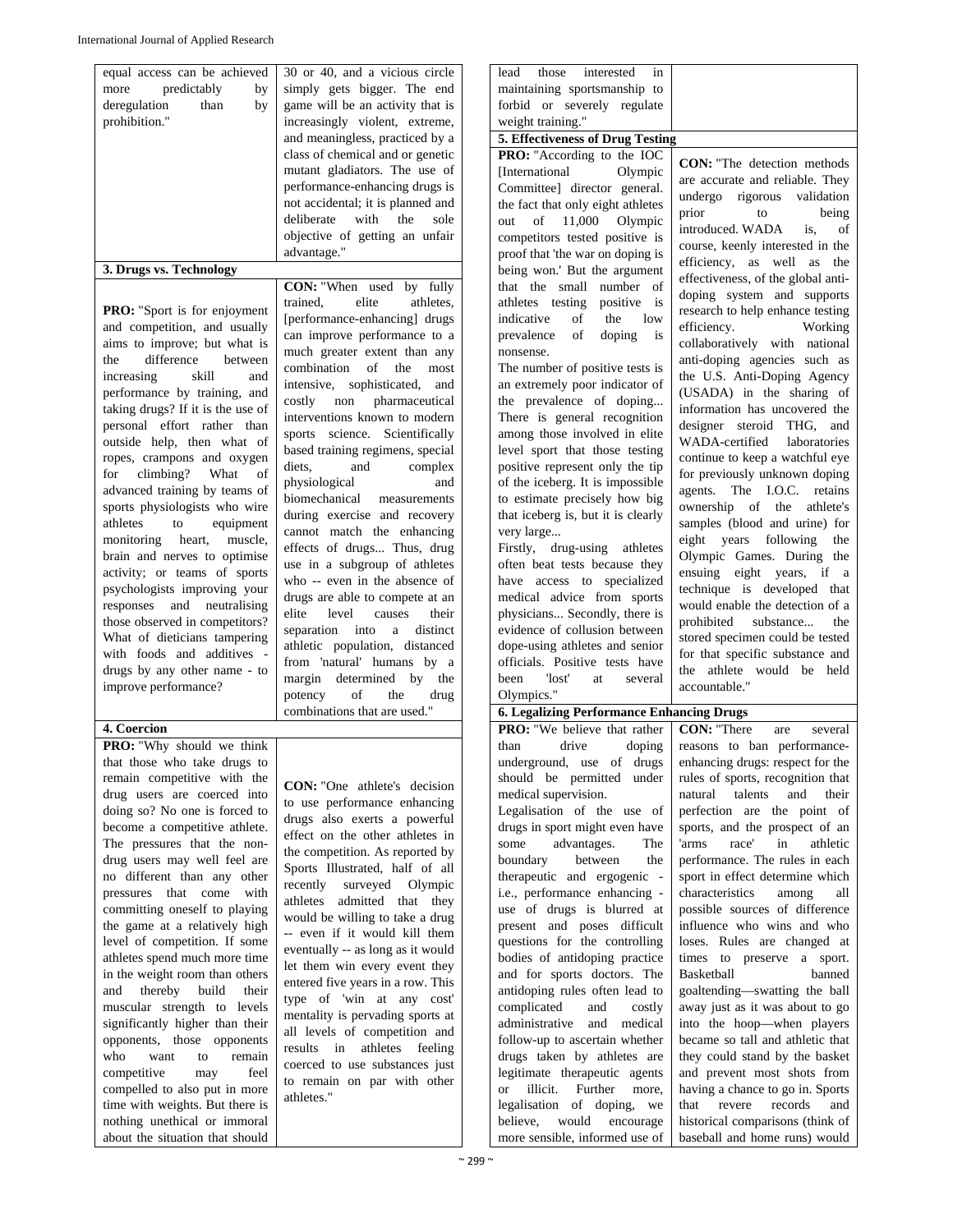| drugs in amateur sport, leading     | become unmoored by drug-                 | that the most reliable indicator   |                                     |
|-------------------------------------|------------------------------------------|------------------------------------|-------------------------------------|
|                                     |                                          |                                    | to use. That it is simply part of   |
| to an overall decline in the rate   | aided athletes obliterating old          | of steroid use was a teen's own    | what one must do to become an       |
| of health problems associated       | standards. Athletes, caught in           | self, self esteem and body         | elite athlete."                     |
| with doping. Finally,<br>by         | the sport arms race, would be            | image. The suggestion, and I       |                                     |
| allowing medically supervised       | pressed to take more and more            | think we can all agree it's        |                                     |
| doping, the drugs used could        | drugs,<br>wilder<br>in<br>ever           | pretty intuitive, is that teenage  |                                     |
|                                     |                                          |                                    |                                     |
| be assessed for a clearer view      | combinations<br>and<br>at                | boys who do take steroids do       |                                     |
| of what is dangerous and what       | increasingly higher doses. The           | so not because they want to        |                                     |
| is not. Acknowledging the           | drug race in sport has the               | look like Barry Bonds or Mark      |                                     |
| importance of rules in sports,      | potential to create a slow-              | McGwire, but because they          |                                     |
| which might include the             | motion<br>public<br>health               | want to look good for teenage      |                                     |
|                                     |                                          | girls."                            |                                     |
| prohibition of doping, is, in       | catastrophe. Finally, we may             |                                    |                                     |
| itself,<br>problematic.<br>not      | lose whatever is most graceful,          | 9. Sports Fans                     |                                     |
| However, a problem arises           | beautiful, and admirable about           | PRO: "In<br>America's<br>major     |                                     |
| when the application of these       | sport."                                  | sports,<br>league<br>particularly  | <b>CON:</b> "To the extent that the |
| rules is beset with diminishing     |                                          | football and baseball, the         | public perceives that a PED         |
| returns: escalating costs and       |                                          |                                    | [performance enhancing drug]        |
|                                     |                                          | widespread perception of drug      | reduces the role of skill and       |
| questionable effectiveness."        |                                          | use does not seem to have had      | replaces it by chemically           |
| 7. Sportsmanship                    |                                          | a negative impact on audience      | induced brute strength and          |
|                                     | <b>CON:</b> "Anti-doping programs"       | interest. The fascination of       |                                     |
| <b>PRO:</b> "How, exactly, does the | seek to preserve what is                 | Mark<br>McGwire<br>watching        | endurance, it is likely to lose     |
| spirit of sport forbid gene         | intrinsically valuable<br>about          |                                    | interest in the sports in which it  |
| transfer but not carbo-loading?     |                                          | break the home-run record in       | is used. The harm would be          |
|                                     | sport. This intrinsic value is           | 1998 was undiminished by his       | primarily financial, but this in    |
| The [WADA] code doesn't             | often referred to as 'the spirit of      | overt use of nandrolone (not a     | turn could lead to the demise of    |
| say. It defines the spirit of       | sport'; it is the essence of             | banned substance in baseball),     |                                     |
| sport as 'ethics,' 'fair play,'     | Olympism; it is how we play              | which stimulates the body to       | professional<br>leagues<br>and      |
| 'character' and a bunch of other    | true. The spirit of sport is the         | produce more of its own            | contests. Sporting events would     |
| words that clarify nothing. The     |                                          |                                    | increasingly become tests of        |
|                                     | celebration of the human spirit,         | steroids.                          | rivals'<br>access<br>to<br>good     |
| definition includes 'courage'       | body and mind,<br>and is                 | And do spectators believe that     | pharmaceutical technology and       |
| and 'dedication.' Doesn't it take   | characterized by the following           | the number of US football          |                                     |
| more courage and dedication         | values:                                  | players weighing 300lb, which      | knowledge and their bodies'         |
| to alter your genes than to         | Ethics,<br>fair<br>play<br>and           | has risen from 10 in 1986 to       | ability to use these chemicals      |
| snarf a potato? Human growth        |                                          |                                    | efficiently. Even though skill,     |
|                                     | honesty.                                 | more than 300 today, is solely     | strategy, and effort would still    |
| hormone appears on WADA's           | $\bullet$<br>Health.                     | through<br>muscle<br>build-up      | play a central role in athletic     |
| 'Prohibited List' of substances     | $\bullet$<br>Excellence in performance.  | achieved<br>by<br>eating<br>the    | pharmaceutical                      |
| and methods, even though the        | Character and education.<br>$\bullet$    | concentrated protein contained     | success,                            |
| Food<br>and<br>Drug                 |                                          | in egg whites? The estimate of     | technology and athletes' bodily     |
| Administration, the National        | Fun and joy.                             |                                    | responses to it would also play     |
| Institutes of Health, and the       | Teamwork.                                | a former professional is that at   | a significant role. It is not that  |
|                                     | Dedication<br>$\bullet$<br>and           | least 30% of US major-league       | people are not interested in        |
| of<br>Association<br>American       | commitment.                              | football players are taking        | science fairs; it is just that      |
| Clinical Endocrinologists have      |                                          | steroids; most people say that     |                                     |
| vouched, to varying degrees,        | Respect for rules and laws.<br>$\bullet$ | the figure is much higher. Fans    | people expect sport to be a         |
| for its safety. Evidently growth    | Respect for self and other<br>$\bullet$  | are not put off by this, and       | different kind of test, one in      |
| hormone violates the spirit of      | participants.                            |                                    | which athletes' own qualities is    |
|                                     | Courage.                                 | players say they would trade a     | the major determinants of           |
| sport, but stuffing yourself        | Community and solidarity.<br>$\bullet$   | longer life for a chance of        | success."                           |
| with steaks doesn't."               |                                          | glory."                            |                                     |
|                                     | is<br>fundamentally<br>Doping            | 10. Hall of Fame Induction         |                                     |
|                                     | contrary to the spirit of sport."        | PRO: "Let's stop pretending        | CON: "It<br>doesn't<br>matter       |
| 8. Athletes as Role Models          |                                          | that the Baseball Hall of Fame     | whether the player's production,    |
| PRO: "Survey data actually          | <b>CON:</b> "For many male high          |                                    |                                     |
| shows that teen steroid use has     | school athletes, pro athletes are        | is a real-life fantasy world -- a  | either home runs or hits, was       |
|                                     |                                          | place where we celebrate only      | drug enhanced once, twice or        |
| mirrored the use of other illicit   | major influences. They are the           | the people and events we can       | ten times. It doesn't matter; it's  |
| drugs over the years. It went       | role models. They choose the             | all unanimously agree deserve      | still cheating and impugning the    |
| up mildly in the 1990's, and        | jersey numbers of their favorite         | to be celebrated and transform     | integrity of the game and the       |
| has since either dropped off        | professional<br>players.<br>They         | it into an institution that        | accomplishments.                    |
| slightly, or leveled off since      | emulate their training regimens.         |                                    | player's                            |
| 2000. It's likely that the same     | They emulate their style of              | reflects both the good and bad     | Those great players currently       |
|                                     |                                          | of the sport. Wait wasn't that     | enshrined in the Hall of Fame       |
| trends that govern cocaine or       | play. And they are influenced            | Cooperstown's mission all          | achieved that honor strictly on     |
| marijuana use govern teen           | by their drug use. When a                | along? Shouldn't it be a place     | the merits of their god-given       |
| steroid use far more than           | professional athlete admits to           | where someone who knows            | talents and not by utilizing        |
| what's happening in the sports      | using steroids, the message              |                                    |                                     |
| pages. In fact, a study released    | young athletes hear is not               | nothing about baseball can         | artificial means to enhance their   |
|                                     |                                          | learn about its rich history?      | accomplishments.                    |
| last year, and one of the few       | always the one that is intended.         | Isn't it a museum, after all?      | The game has been tarnished by      |
| studies to actually attempt to      | Young athletes often believe             | If that's the case -- and I say it | steroid charges, and the issue of   |
| find out what motivates teen        | that steroid use by their role           | is -- then how can we leave out    | enshrinement in baseball's Hall     |
| boys to take steroids, found        | models gives them permission             |                                    | of Fame of players who have         |
|                                     |                                          | Pete Rose, the all-time hits       |                                     |